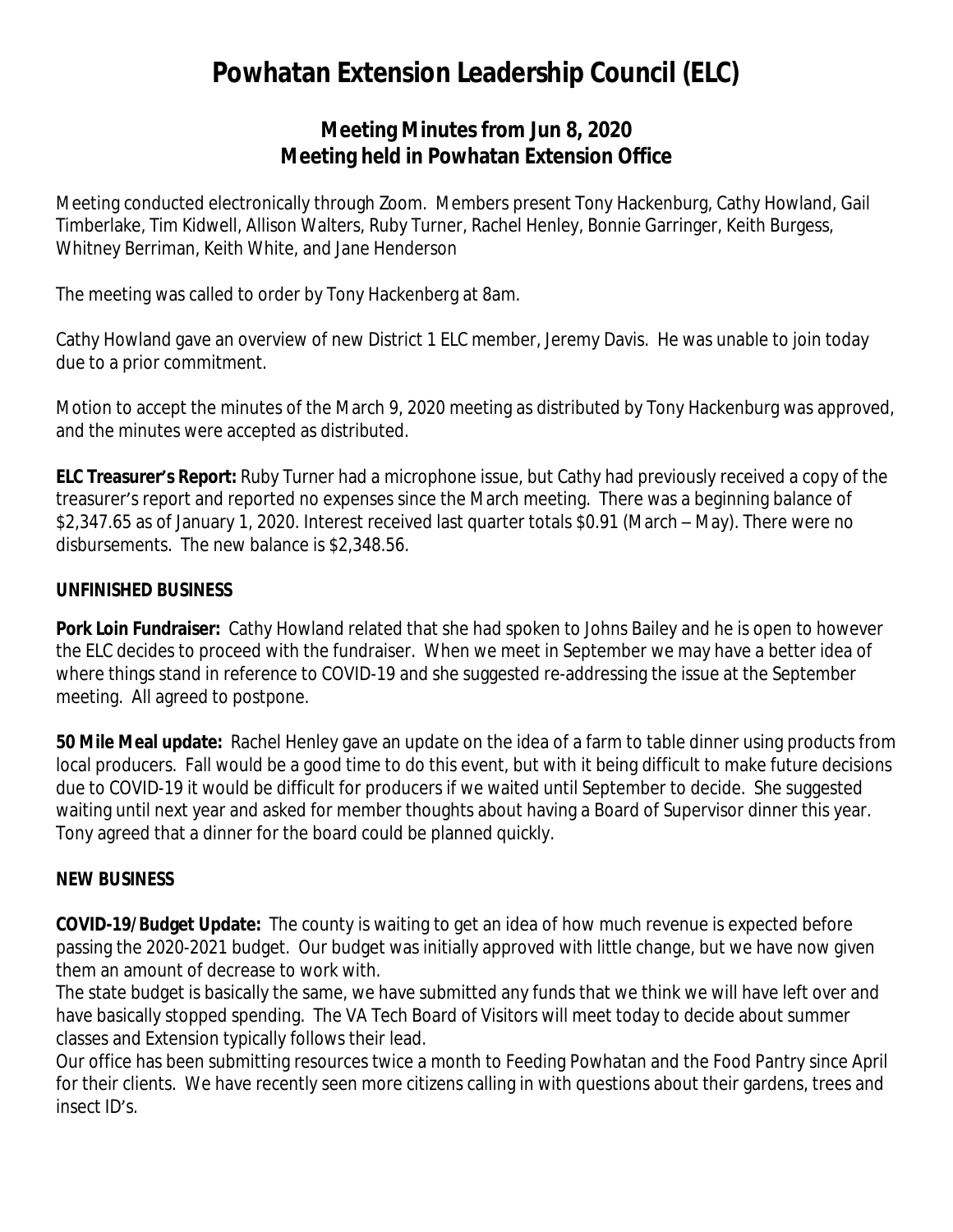**2020/2021 Officer Elections:** The nominating committee met and has nominated the following to serve July

2020 – June 2021.

Chair - Bonnie Garringer

Vice Chair – Ruby Turner

Treasurer - No member was nominated, therefore Ruby Turner agreed to continue as treasurer until next meeting in September when new positions take effect. The slate was approved as presented.

## **Programming Reports:**

| <b>MSWCD</b>                         | Keith Burgess announced that the MSWCD office will be opening as of today.<br>July 1 will begin a new agricultural cost share funding year, the Beef Cattle 360<br>group has met a few times, and Keith has been on a few farm visits to help<br>owners with soil testing etc. He said that it has been very beneficial having 2<br>ANR agents in Goochland and Powhatan to work with. |
|--------------------------------------|----------------------------------------------------------------------------------------------------------------------------------------------------------------------------------------------------------------------------------------------------------------------------------------------------------------------------------------------------------------------------------------|
| $4-H$                                | Cathy did a series of embryology videos for virtual learning with the schools. The<br>4-H summer camp has been cancelled, but the teen counselors are working on<br>some virtual programs for a virtual camp coming up. Also has been partnering<br>with the library and submitting some STEAM activities to Feeding Powhatan etc                                                      |
| <b>ANR</b>                           | See 50 Mile Meal Update                                                                                                                                                                                                                                                                                                                                                                |
| <b>FCS</b>                           | Has been focusing on doing training for video conferencing and diabetes classes<br>through Senior Resources for on-line programming. ServeSafe offered a free<br>Food Handler training course, and Financial Volunteer coaching through<br>Powhatan Coalition of Churches. Most calls recently have been about food<br>preservation and indoor air quality.                            |
| <b>Master Gardeners</b>              | Spring Garden Fest and Earth Day were cancelled and most Master Gardener<br>volunteer activities have been cancelled. The community gardens are being<br>cared for with social distancing, and more virtual educational hours are being<br>offered.                                                                                                                                    |
| <b>Huguenot</b><br><b>Beekeepers</b> | The beekeepers have been doing more outreach and presentations on FaceBook,<br>etc. The young beekeepers are doing well and for various reasons the honey<br>crop is widely varied this year. There have been more reports of swarms this<br>year, probably due to the fact that people are at home and outside. The<br>members are anxious to get back to their regular meetings.     |

#### **ELC Member Comments:**

Keith Burgess:

Richard Ayers had mentioned to him that people have been taking plants out of the Native Plant Trail recently. Something to be aware of.

Cathy Howland:

Has been sending information to the Hands across Powhatan contact, so she can start sending canning and freezing information through her as well to reach residents.

Also Thank you to the library for partnering with the Extension office on the summer kits to distribute through the food pantry and Feeding Powhatan.

Keith Burgess:

Asked if Tractor Supply or Hertzler Farm and Feed would allow a flyer or information about canning or freezing to be put on their store boards. Cathy will check into this.